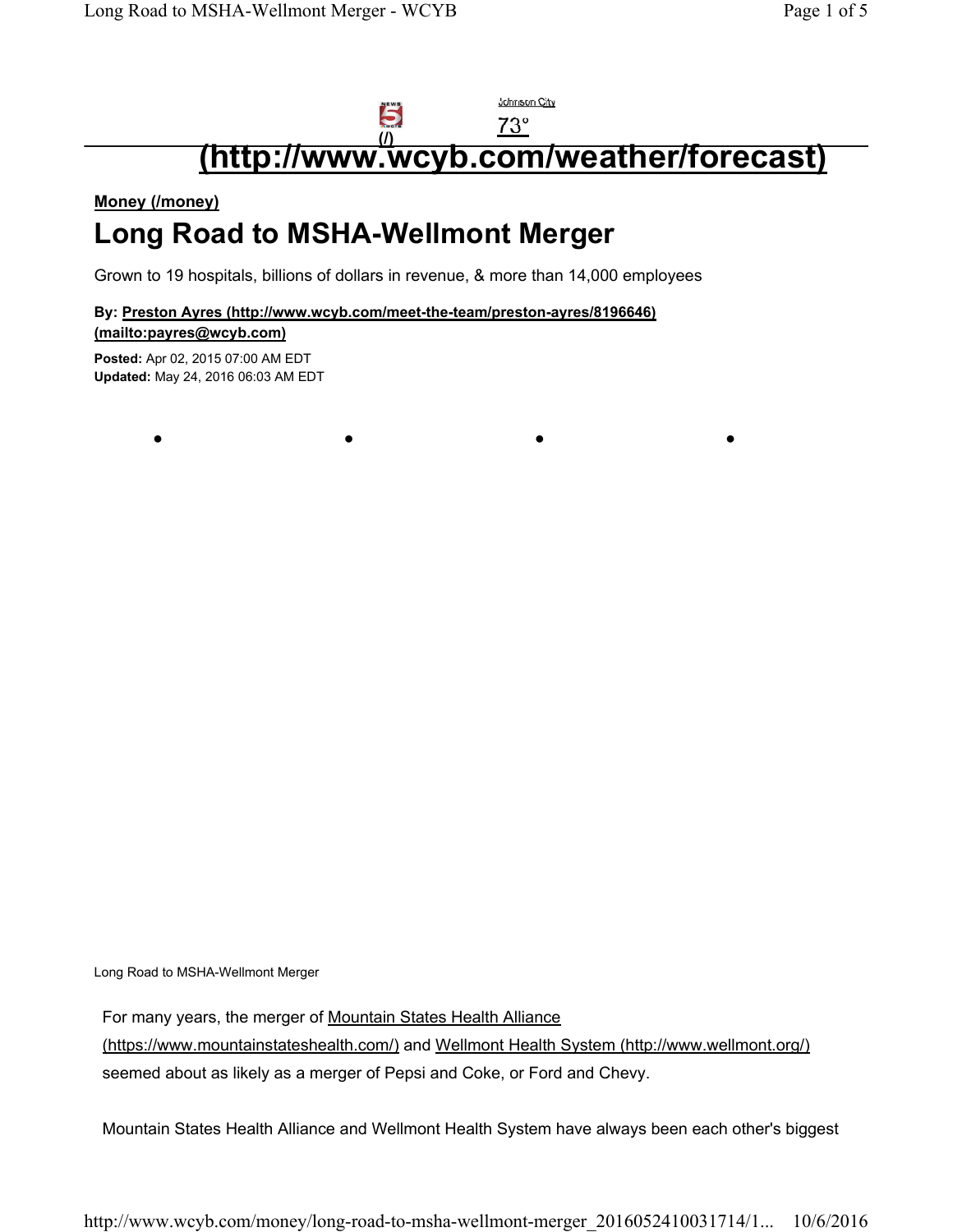competitors.

Johnson City

They started **{| http://www.www.wcyb.com/weather/forecast)** nd more than 14,000 employees.

5

Wellmont formed first in 1996 with the joining of Bristol Regional and Holston Valley Medical Centers.

Two years later, Mountain States is born when Johnson City Medical Center purchased six local hospitals from Columbia HCA.

The public got its first glimpse of the Mountain States-Wellmont competition in 2004 when Wellmont announced plans to build a new hospital along State of Franklin Road in Johnson City.

Mountain States pushed back and eventually won the fight when state health officials denied the required Certificate of Need to build the new hospital.

In 2007, Wellmont tried to move to Johnson City again.

This time, they tried for a \$32 million stand-alone emergency room in Boones Creek.

Again, Mountain States fought it. Again, the state denied the required Certificate of Need.

Wellmont made a third attempt for Johnson City patients in 2008 when it sought a deal with Unicoi Memorial Hospital.

The plan was to build a new hospital in Unicoi County, and that deal fell through.

It wasn't until 2009 that the two systems first worked together in a major way.

Mountain States agreed to buy blood for its hospitals from Wellmont's Marsh Regional Blood Center.

Unicoi County Memorial Hospital returned to center stage between the two in 2012, when both hospital systems launched campaigns to acquire the struggling independent facility.

It turned into a lengthy public battle that ended with the hospital going to Mountain States.

A year later in 2013, the economic downturn started to hit health care companies hard.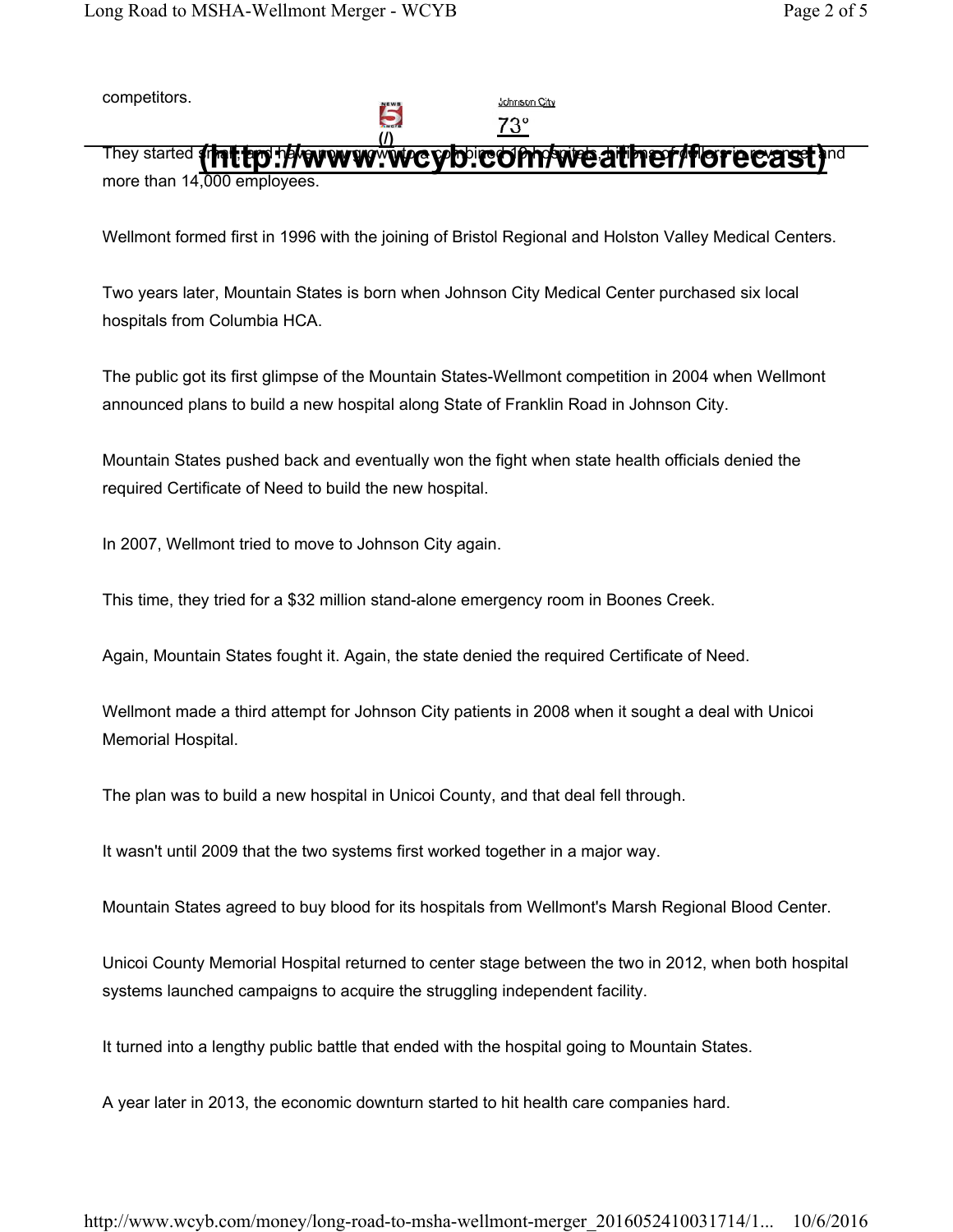Both systems had been forced to lay off workers around that time and late that year, Wellmont closed its hospital in Lee County.

# **(b)**  $\frac{73^{\circ}}{73^{\circ}}$  (a) and the county.<br> **(i)** http://www.wcyb.com/weather/forecast

We also got our first hint that hospital systems nationwide were looking for partners.

Mountain States announced an alliance with Vanderbilt, but the two remained separate companies.

Then, early last year, Wellmont announced it too was looking for a partnership, setting the rumor mill in motion.

While they were never officially named, both companies have hinted throughout the last year the merger could become a reality, creating a very large health care corporation.

Mountain States currently has 13 hospitals spread across Northeast Tennessee and Southwest Virginia.

Meanwhile, Wellmont currently operates six for a combined 19 hospitals and more than 14,000 employees.

*Copyright* © *2015 by WCYB. (http://www.wcyb.com/) All rights reserved. This material may not be published, broadcast, rewritten or redistributed.*

••••

### **Most Popular**

Report: Raises for Tenn. teachers not guaranteed (/news/report-raisesfor-tenn-teachers-not-guaranteed/107615739)

Niswonger Children's Hospital announces new partnership (/news/health/niswonger-childrens-hospital-announces-newpartnership/107605235)

UPDATE: Life in prison for Hawkins Co. kidnapper (/news/tennessee/hawkins-county/update-life-in-prison-for-hawkins-cokidnapper/107603829)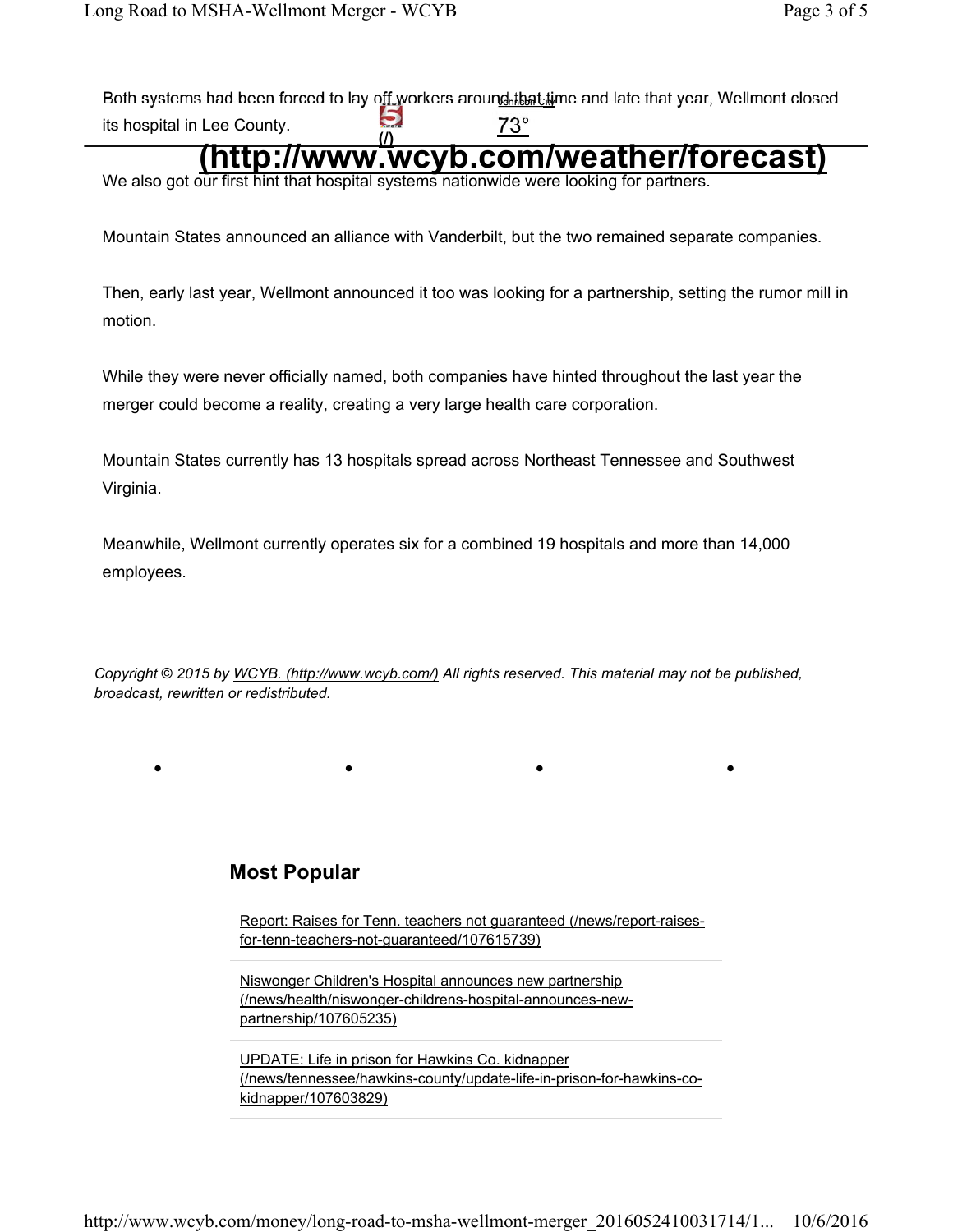